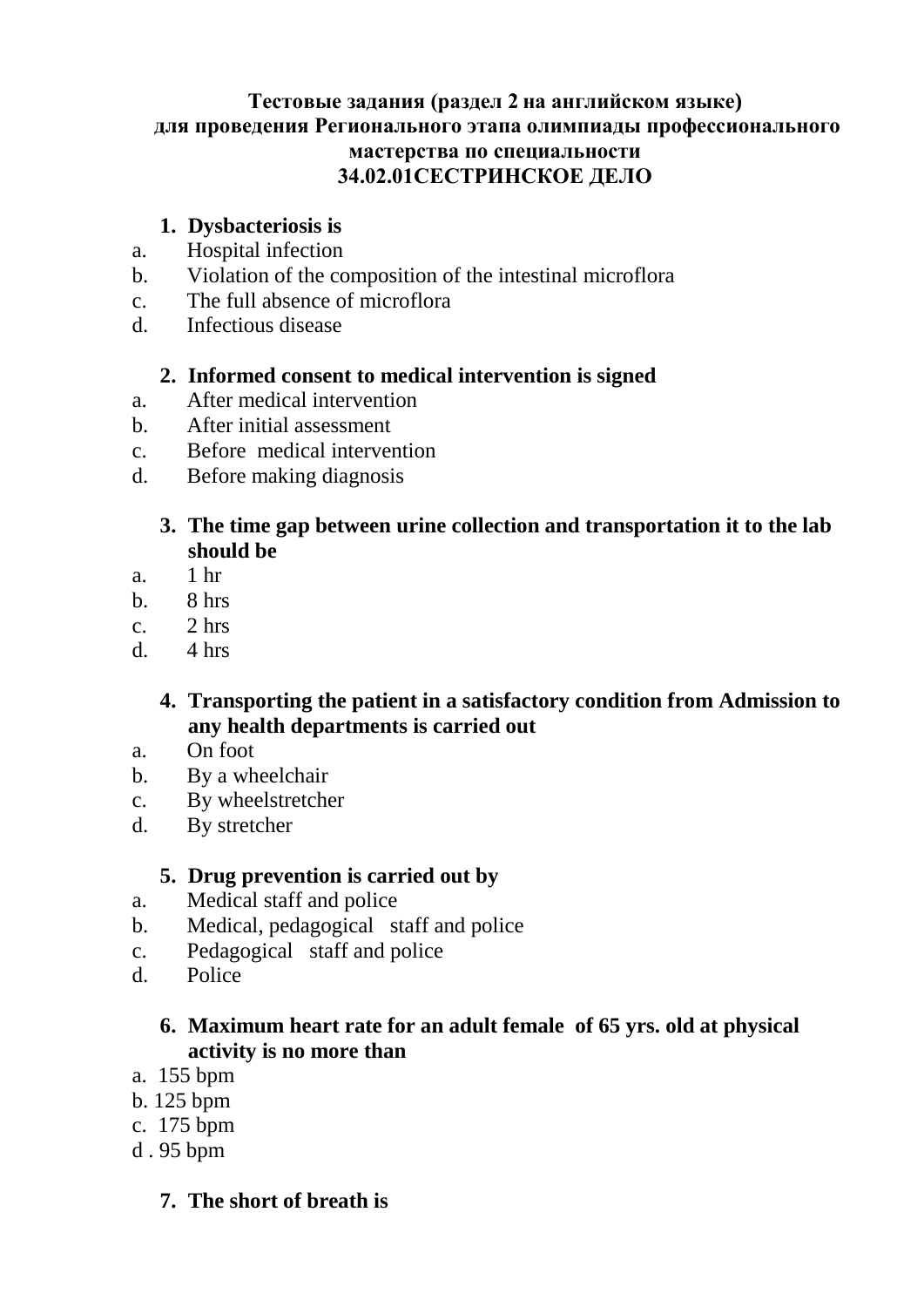- a. decreasing the length of breath in
- b. increasing the length of breath in
- c. respiratory rate distress ( depth and frequency)
- d. increasing the length of breath out

### **8. Sterilization of surgical instrument is carried out in**

- a. In a Surgical Unit
- b. In a preoperation room
- c. In a special room of a Surgical Unit
- d. In a central sterilization unit

#### **9. The dead body is removed to**

- a. Pathology
- b. Admission
- c. ICU
- d. Medical Unit

#### **10.Complete distruction of microorganisms and their spores is**

- a. Disinfection
- b. Sterilization
- c. Desinsection
- d. Demercurization

### **11.The infectious disease caused by one type of germ is related to**

- a. Secondary infection
- b. Combined infection
- c. Monoinfection
- d. Chronic infection

### **12.Getting blood on the skin it is important to clean the surface with**

- a. 1-2% of protargol
- b. 3 % of hydrogen peroxide
- c. 1 % of chloramine
- d. 70 % of alchohol

## **13.The amount of water necessary for gastric lavage of an adult**

- a. 10-12 liters
- b. 3-4 liters
- c. 5-6 liters
- d. 7-8 liters

### **14.High temperature is**

- a. Inflammation
- b. Fever
- c. Dystrophy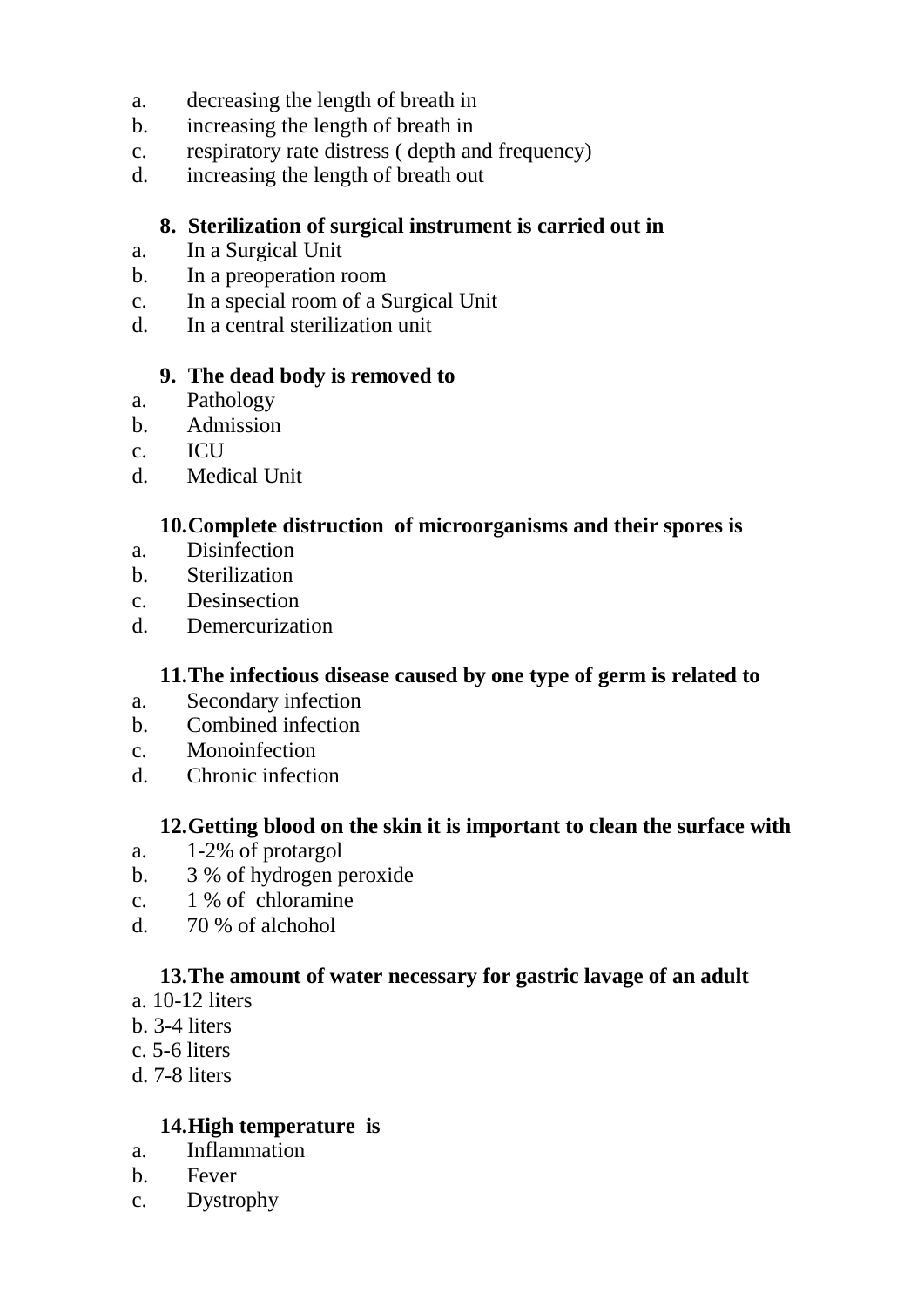d. Thrombosis

#### **15.Redness, ache, swelling are the symptoms of**

- a. Thrombosis
- b. Dystrophy
- c. Inflammation
- d. Sclerosis

## **16.Daily balanced diet should include proteins:**

- a.  $40-50\%$
- b. No less than 25 %
- c.  $30-40\%$
- d.  $10-15\%$

#### **17.Maximum heart rate for an adult female of 75 yrs. old at physical activity is no more than**

- a. 145 bpm
- b.125 bpm
- c. 175 bpm
- d .110 bpm

#### **18.Elements which possess the most energy value are**

- A. Minerals
- B. Carbohydrates
- C. Proteins
- D. Vitamins

### **19.Normal blood pressure is**

- a. 90Less than 120/80
- b. Less 130/85
- c. Less than 140/
- d. Less than 150/75

## **20.The most common symptom of schizophrenia is**

- a. Distraction
- b. Automatic behavior (spontaneous verbal or motor behavior)
- c. Agitation

d. Insulation , dislocation from reality, living in a world of own emotional experience

### **21.Parkinson's disease includes the following symptoms**

- a. Tremor
- b. Loss of movement coordination
- c. Mental decline
- d. Limb paralysis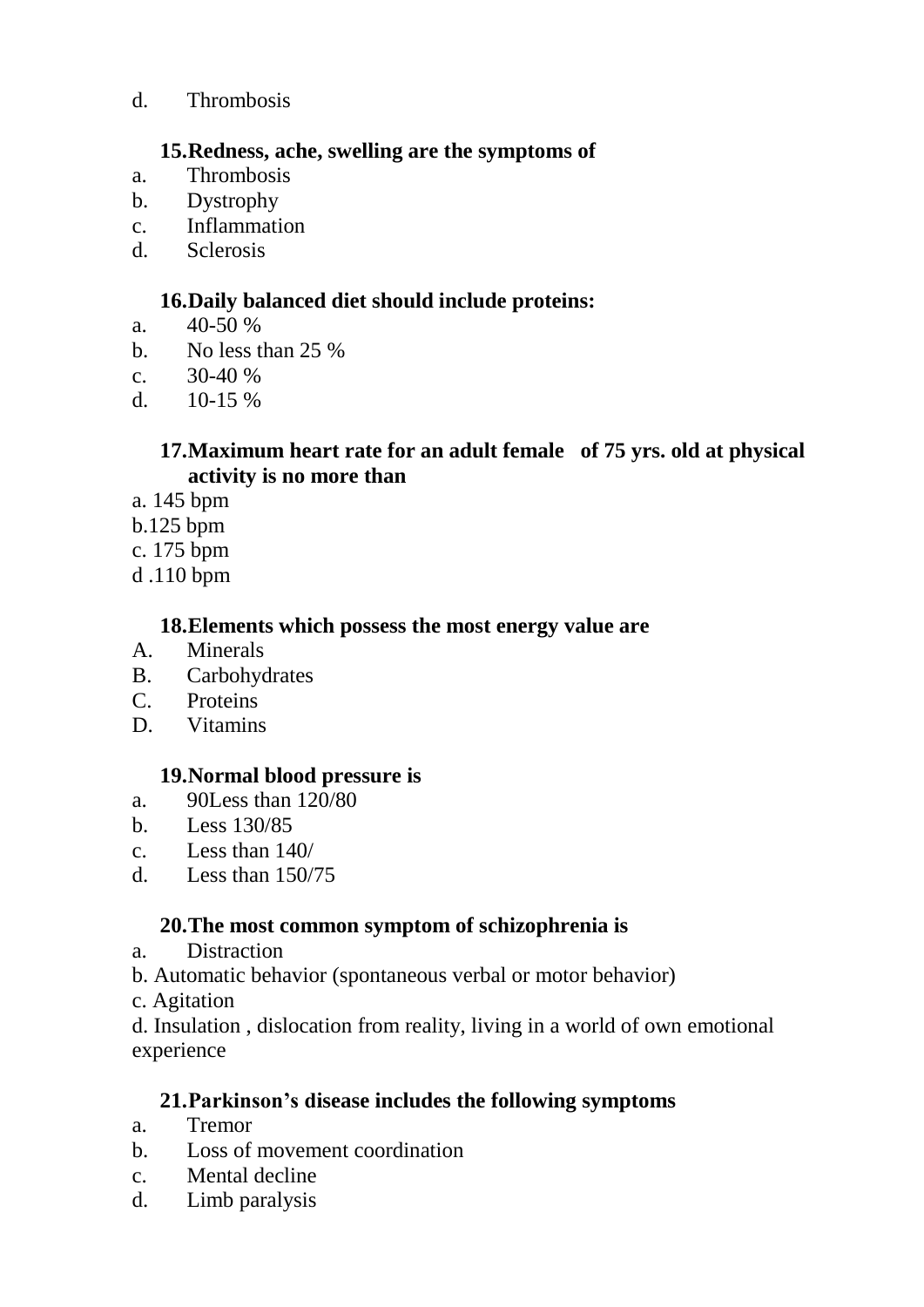#### **22.Apgar Test for newborn is applied**

- a) at the10th minute of life
- b) at the 1st and 5th minutes of life
- c) before removal from delivery room
- d) before discharge from maternity hospital.

### **23.Hypogalactia is**

- a) decrease in baby's milk demand
- b) lacteal gland inflammation
- c) decrease of the milk production in lacteal gland
- d) milk intolerance

#### **24.Early breast-feeding helps**

- a) prevent mastitis
- b) prevent rickets
- c) rapid baby's growth
- d) better lactation

### **25.A periodic rejection of functional layer of endometrium is**

- a) menses
- b) placentation
- c) ovulation
- d) implantation

#### **26.The length of post-natal period is**

- a) one month
- b) 6 -8 weeks
- c) two weeks
- d) 1 -2 days

### **27.The process of production, accumulation and excretion of breast milk is called**

- a) salivation
- b) ovulation
- c) lactation
- d) proliferation

#### **28.Physiological contraceptive methods are**

- a) intrauterine device
- b) Condoms
- c) spermicides
- d) a rhythm method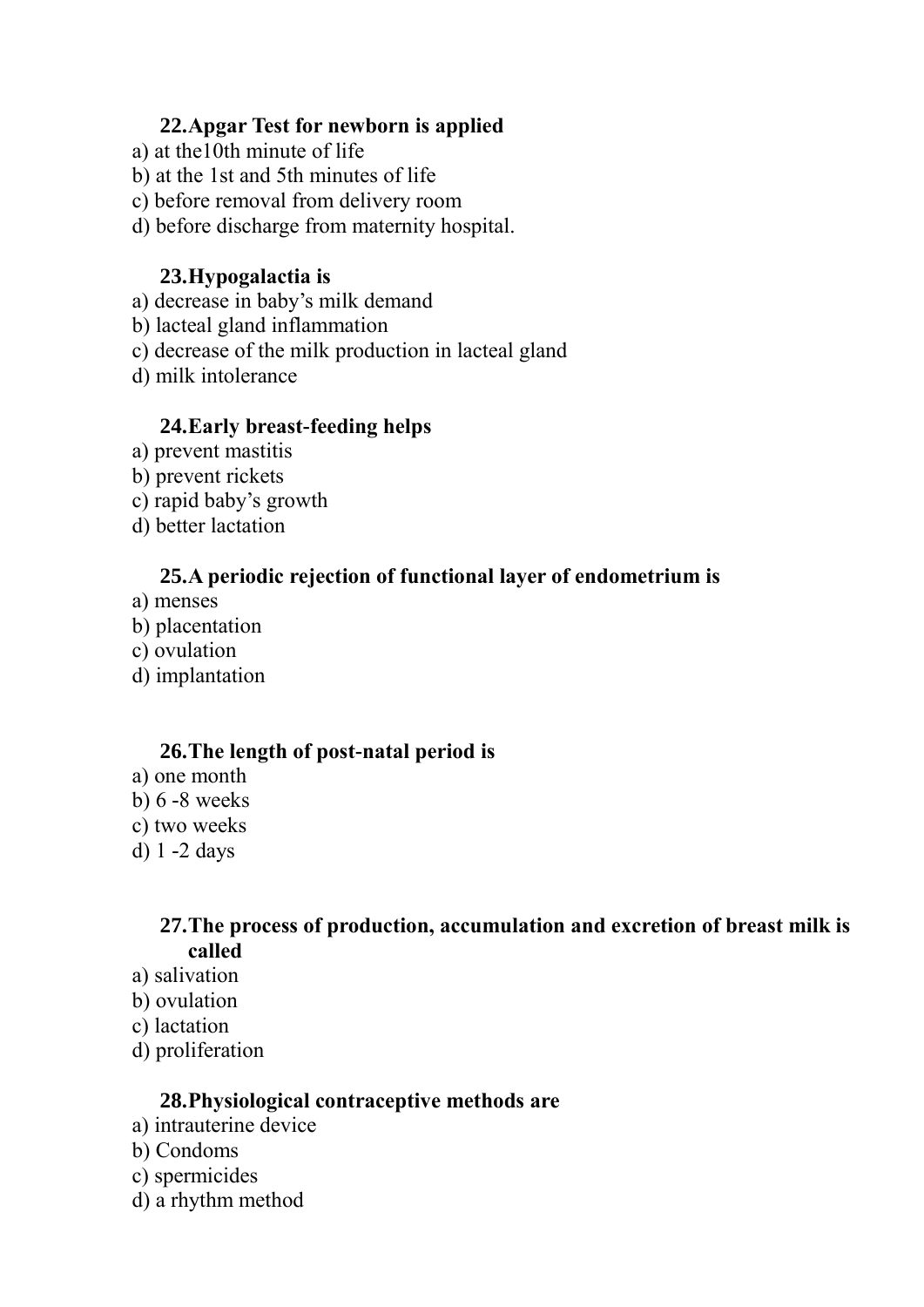#### **29.One of contraindications for spermicidal agents use is**

- a) cervical ectropion
- b) stage 1 hypertension
- c)  $30+$  age
- d) pyelonephritis in remission

#### **30.The means of hormonal contraception**

- a) thicken cervical mucus
- b) suppress ovulation
- c) eliminate sperm
- d) decrease motion activity of sperm

## **31.Physiological period of pregnancy lasts for**

- a) 240 days
- b) 220 days
- c) 280 days
- d) 300 days

### **32.Vagina of a healthy woman mainly has**

- a) alkaline environment
- b) neutral environment
- c) weakly alkaline environment
- d) acid environment

### **33.One of the most devastating effects of abortion is**

- a) infertility
- b) multifetal pregnancy
- c) malposition of uterus
- d) menstrual disorders

### **34.Gerontology is the science about**

- a) a healthy woman
- b) ageing
- c) prevention and treatment of elderly people diseases
- d) death

### **35.A group of the elderly people ranges from**

- a) 65-85 years
- b) 45-59 years
- c) 60-74 years
- d) 75-89 years

### **36.Long-livers are people**

a)  $100+$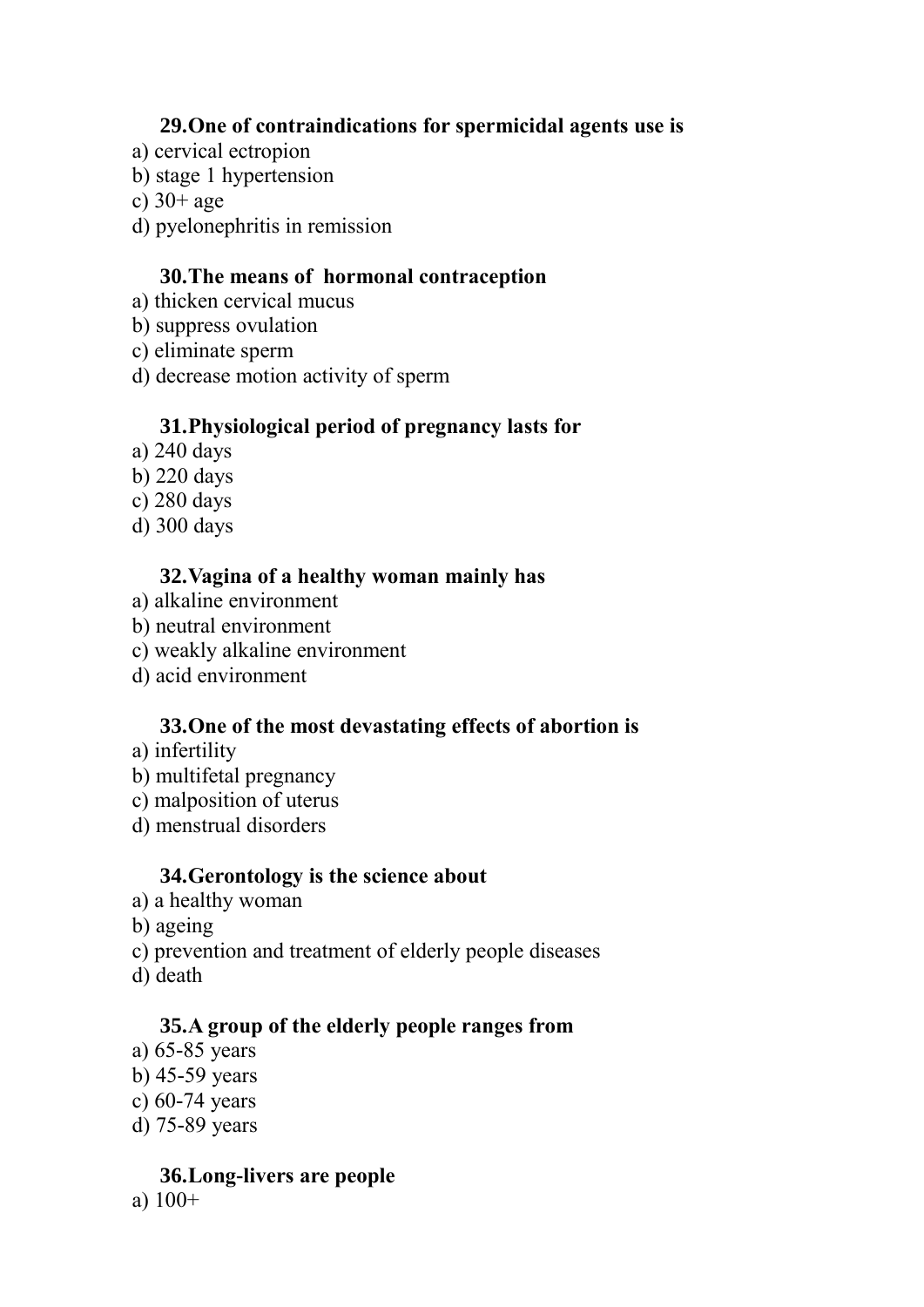b) 75- 90 years old

- c)  $80+$
- d) 90+

### **37.Anti-ageing policy implies cutting down on**

- a) cholesterol containing food
- b) plant protein
- c) fermented dairy products
- d) coarse fiber

#### **38.Hypodynamia is the main risk factor of**

- a) infectious diseases
- b) cardiovascular diseases
- c) ENT diseases
- d) mental illnesses

#### **39.Iron deficiency causes**

- a) bone fragility
- b) fluorosis
- c) anaemia
- d) endemic goitre

#### **40.Factors which have positive impact on human health are**

- a) High calorie diet
- b) Overweight
- c) Healthy lifestyle
- d) Hypodynamia

### **41.A period of sexual maturation is called**

- a) Puberty period
- b) Fertile period
- c) Prenatal period
- d) Juvenile period

### **42.The most typical problem of puberty period is**

- a) Emotional instability
- b) Physical activity
- c) Appearance of secondary sexual characteristics
- d) Socialization

### **43.Vitamin D deficiency in early childhood causes**

- a) anaemia
- b) scurvy
- c) rickets